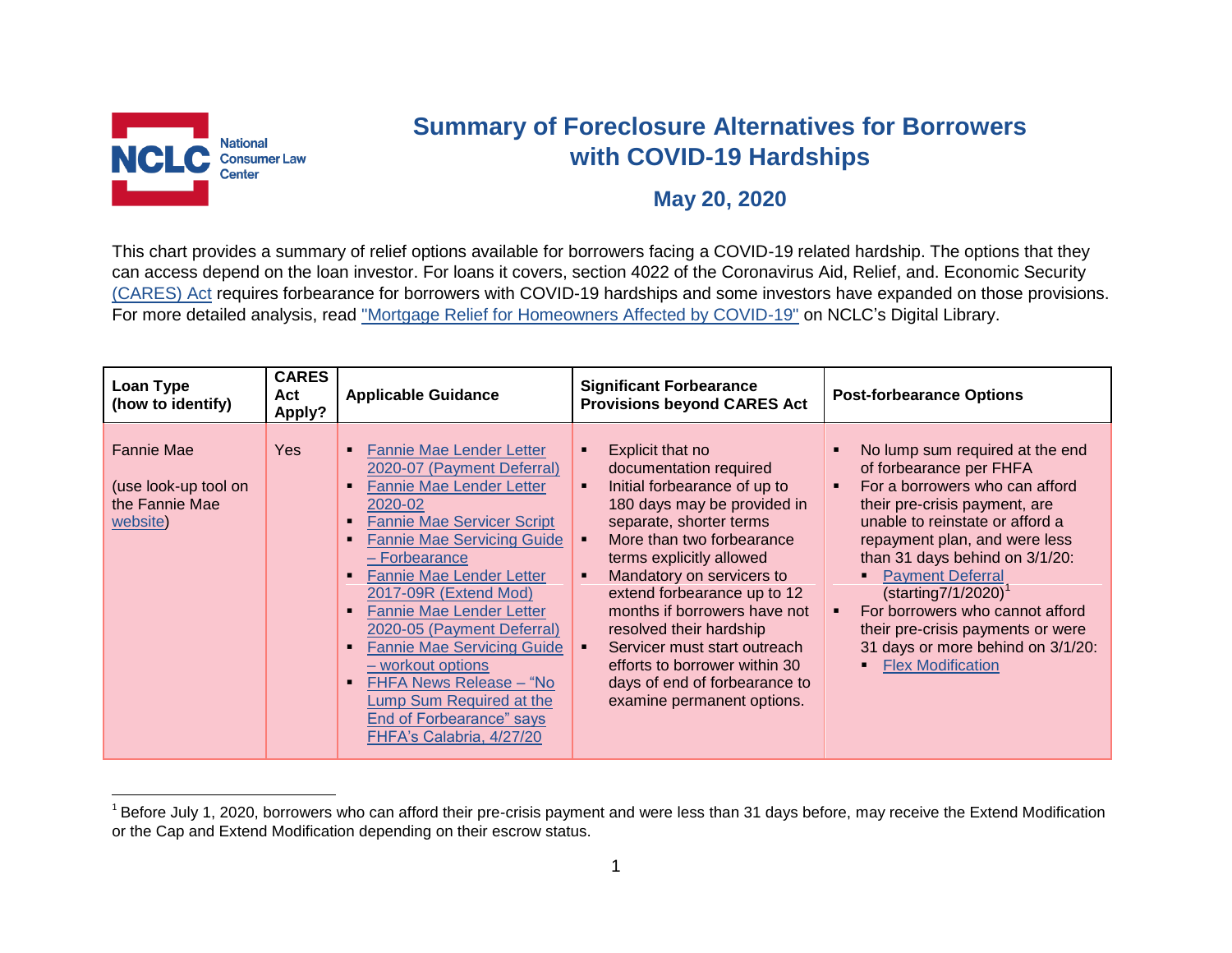| Loan Type<br>(how to identify)                                     | <b>CARES</b><br>Act<br>Apply? | <b>Applicable Guidance</b>                                                                                                                                                                                                                                                                                                                                                                                                                                                                                                                                                                                                                      | <b>Significant Forbearance</b><br><b>Provisions beyond CARES Act</b>                                                                                                                                                                                                                                                                                                                                                                                                                        | <b>Post-forbearance Options</b>                                                                                                                                                                                                                                                                                                                                                                                                           |
|--------------------------------------------------------------------|-------------------------------|-------------------------------------------------------------------------------------------------------------------------------------------------------------------------------------------------------------------------------------------------------------------------------------------------------------------------------------------------------------------------------------------------------------------------------------------------------------------------------------------------------------------------------------------------------------------------------------------------------------------------------------------------|---------------------------------------------------------------------------------------------------------------------------------------------------------------------------------------------------------------------------------------------------------------------------------------------------------------------------------------------------------------------------------------------------------------------------------------------------------------------------------------------|-------------------------------------------------------------------------------------------------------------------------------------------------------------------------------------------------------------------------------------------------------------------------------------------------------------------------------------------------------------------------------------------------------------------------------------------|
| Freddie Mac<br>(use look-up tool on<br>the Freddie Mac<br>website) | Yes                           | Servicing for COVID-19<br><b>Related Hardships:</b><br><b>Reference Guide</b><br><b>Freddie Mac Bulletin</b><br>2020-04<br><b>Freddie Mac Bulletin</b><br>2020-07<br><b>Freddie Mac Bulletin</b><br>$\blacksquare$<br>2020-10<br><b>Freddie Mac Bulletin</b><br>2020-15<br><b>Freddie Mac Servicer</b><br>٠<br><b>Script</b><br><b>Freddie Mac Servicer</b><br>٠<br>Guide - Forbearance<br><b>Freddie Mac Bulletin</b><br>٠<br>2017-25 (Extend Mod)<br><b>Freddie Mac Bulletin</b><br>٠<br>2020-06 (Payment<br>Deferral)<br>FHFA News Release -<br>٠<br>"No Lump Sum Required<br>at the End of<br>Forbearance" says<br>FHFA's Calabria, 4/27/20 | Explicit that no<br>٠<br>documentation required<br>More than two forbearance<br>$\blacksquare$<br>terms explicitly allowed<br>If borrower and servicer<br>$\blacksquare$<br>cannot agree on a term or if<br>servicer cannot communicate<br>with borrower, the servicer<br>must give the borrower the<br>term requested by the<br>borrower<br>Servicer must start outreach<br>$\blacksquare$<br>efforts to borrower within 30<br>days of end of forbearance to<br>examine permanent options. | No lump sum required at the end<br>of forbearance per FHFA<br>For a borrowers who can afford<br>٠<br>their pre-crisis payment, are<br>unable to reinstate or afford a<br>repayment plan, and were less<br>than 31 days behind on 3/1/20:<br><b>Payment Deferral (starting by</b><br>$7/1/2020)^2$<br>For borrowers who cannot afford<br>their pre-crisis payment or were 31<br>days or more behind on 3/1/20:<br><b>Flex Modification</b> |

<sup>&</sup>lt;u>2</u><br><sup>2</sup> Before July 1, 2020, borrowers who can afford their pre-crisis payment and were less than 31 days before, may receive the Extend Modification or the Cap and Extend Modification depending on their escrow status.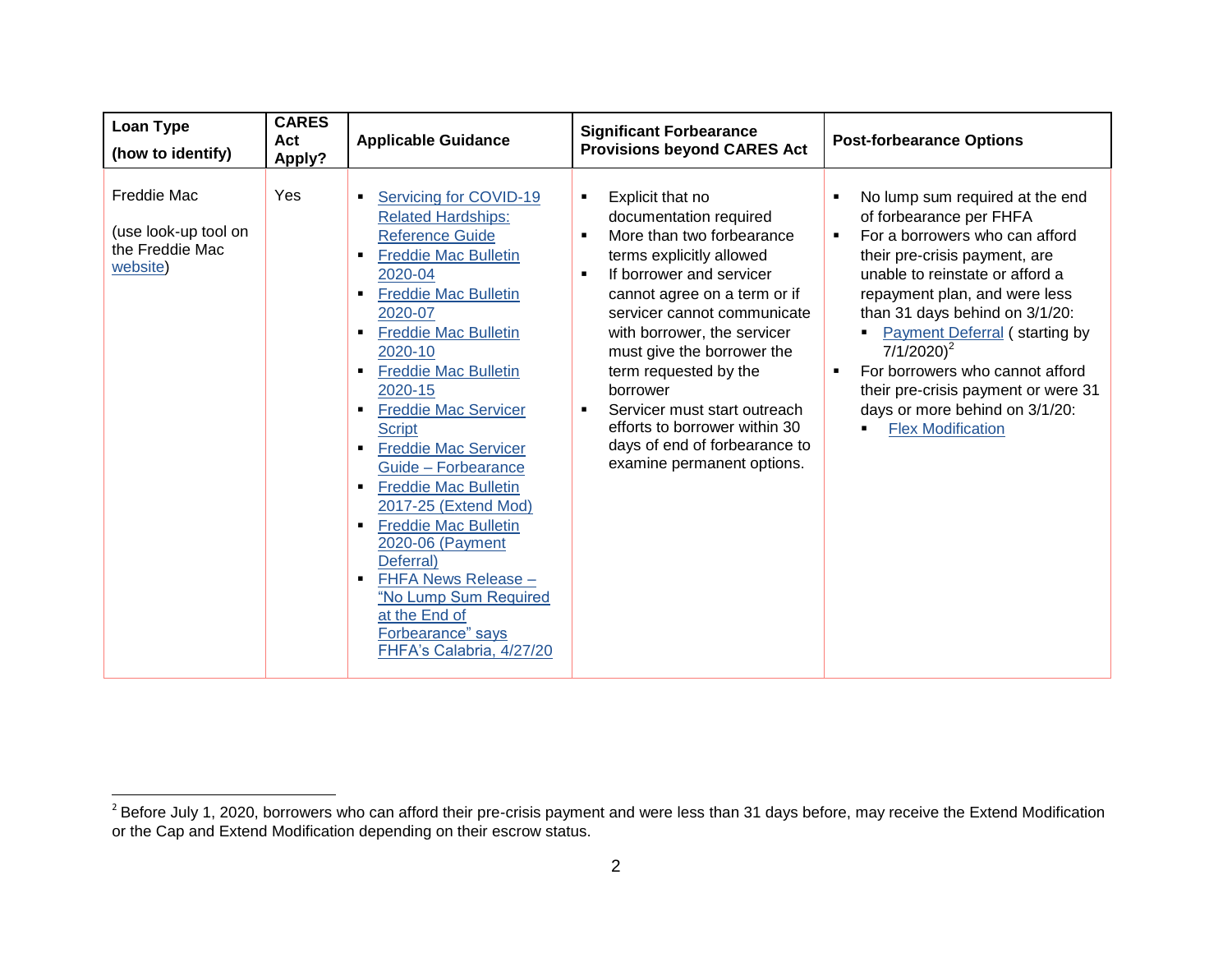| Loan Type<br>(how to identify)                                                                           | <b>CARES</b><br>Act<br>Apply? | <b>Applicable Guidance</b>                                                                                                                                                                                                 | <b>Significant Forbearance</b><br><b>Provisions beyond CARES Act</b>                                                                                                                                                                                                                                                                            | <b>Post-forbearance Options</b>                                                                                                                                                                                                                                                                                                                                                                                                                                                                                                                                                                                                       |
|----------------------------------------------------------------------------------------------------------|-------------------------------|----------------------------------------------------------------------------------------------------------------------------------------------------------------------------------------------------------------------------|-------------------------------------------------------------------------------------------------------------------------------------------------------------------------------------------------------------------------------------------------------------------------------------------------------------------------------------------------|---------------------------------------------------------------------------------------------------------------------------------------------------------------------------------------------------------------------------------------------------------------------------------------------------------------------------------------------------------------------------------------------------------------------------------------------------------------------------------------------------------------------------------------------------------------------------------------------------------------------------------------|
| FHA-insured<br>(review mortgage<br>statement, HUD-1,<br>other loan<br>documentation, FHA<br>Case Number) | Yes                           | Mortgagee Letter 2020-06<br><b>HUD's COVID-19</b><br><b>Questions and Answers</b><br>HUD Handbook 4000.1<br><b>CARES Act Forbearance</b><br><b>Fact Sheet for Mortgagees</b><br>and Servicers of FHA, VA,<br>or USDA Loans | No documents required for<br>п<br>acceptance of forbearance<br>Allows borrower to request<br>forbearance by any available<br>communication means<br>Servicers must approve the<br>п<br>forbearance for the amount<br>and time that the borrower<br>requests up to 360 days                                                                      | FHA does not require a lump sum<br>٠<br>at the end of forbearance<br>For borrowers who can afford their<br>$\blacksquare$<br>pre-crisis payment:<br>COVID-19 National<br><b>Emergency Standalone Partial</b><br>Claim (borrowers must have<br>been less than 30 days past<br>due as of March 1, 2020)<br><b>Standard Loss Mitigation</b><br>$\blacksquare$<br>waterfall (if borrower has<br>already received maximum<br>partial claim (Handbook<br>4000.1, Section III.A.2.k)<br>For borrowers who cannot afford<br>their pre-crisis payment:<br><b>Standard Loss Mitigation</b><br>waterfall (Handbook 4000.1,<br>Section III.A.2.k) |
| VA-guaranteed<br>(review language on<br>promissory note and<br>mortgage, HUD-1)                          | Yes                           | VA Circular 26-20-12<br>$\blacksquare$<br>VA Handbook M26-4<br>٠<br><b>CARES Act Forbearance</b><br>٠<br><b>Fact Sheet for Mortgagees</b><br>and Servicers of FHA, VA,<br>or USDA Loans                                    | No documentation required<br>$\blacksquare$<br>for acceptance of forbearance<br>Clear statement that the<br>$\blacksquare$<br>borrower, not the servicer, is<br>entitled to determine the term<br>of forbearance up to 12<br>months.<br>Servicer must review files<br>$\blacksquare$<br>within 30 days of end of plan<br>for permanent options. | Explicit statement that servicers<br>$\blacksquare$<br>cannot require lump sum<br>immediately after forbearance<br>There are no specific COVID-19<br>$\blacksquare$<br>post-forbearance provisions.<br>Options, including extended term<br>$\blacksquare$<br>loan modifications, are stated in<br>VA Handbook M26-4<br>Disaster related modifications<br>$\blacksquare$<br>apply to COVID-19 defaults                                                                                                                                                                                                                                 |